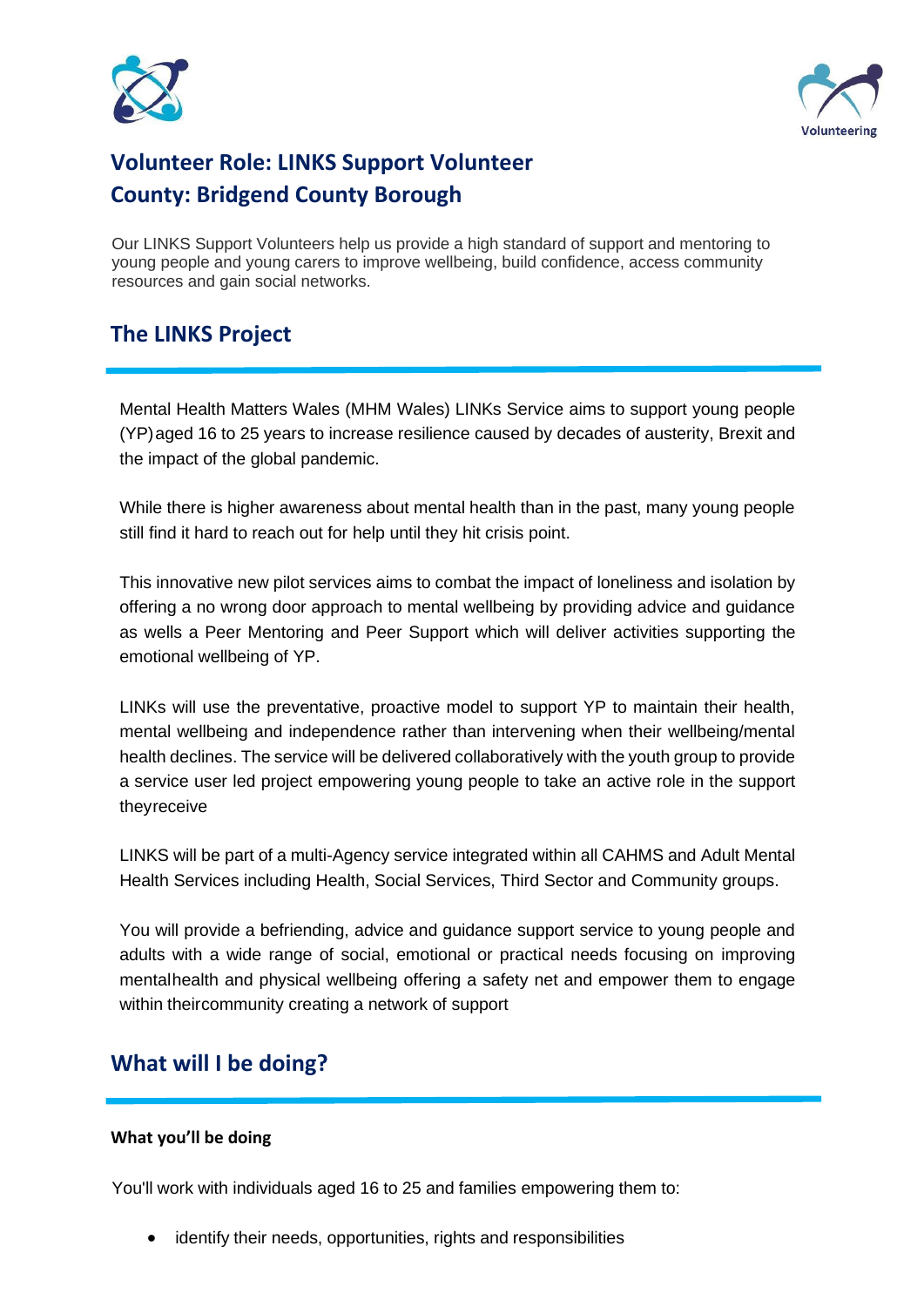- plan what they want to achieve and take appropriate action
- develop activities and services to generate aspiration and confidence
- Build resilience and create support networks
- Promote independence

You will act as a link between communities and a range of other local authority, health sector and voluntary sector providers, such as Citizens Advice, advocacy providers, the police, socialworkers, and health professionals.

#### **What skills and qualities can I bring to this role?**

- Passionate about providing activity sessions
- Reliability, consistency and dependability
- Good conversational and listening skills
- An ability to work independently but also stay within the role's boundaries recognising when to seek advice or report concerns
- Able to commit to a regular timeslot each week.
- Previous experience of group facilitation is desirable but by no means essential.
- Understanding of the causes of mental health and its impact.
- Ability to work with people who have range of mental health issues, with sensitivity and respect.
- Willingness to attend accredited training to develop you in your volunteer role  $\square$ 18yrs +

#### **When will I be needed?**

Every Sunday 12-4pm. With every  $5<sup>th</sup>$  Sunday off.

#### **Location**

Union offices, Mental Health Matters. Quarella Road.

## **What will I gain from the role?**

- Experience working for one of Wales's Leading Mental Health Charities in a marketing role.
- Be part of an ever growing team supporting new and exciting services supporting those affected by mental health.
- Personal satisfaction from helping MHM Wales fight the stigma and discrimination associated with Mental Health.
- Learn new skills.
- Meet new people and strengthen your local community.
- Can help with CV and personal development
- Additional accredited training provided
- Out of pocket travel expenses will be reimbursed
- Time bank credits (1 credit for every 4 hours volunteered)